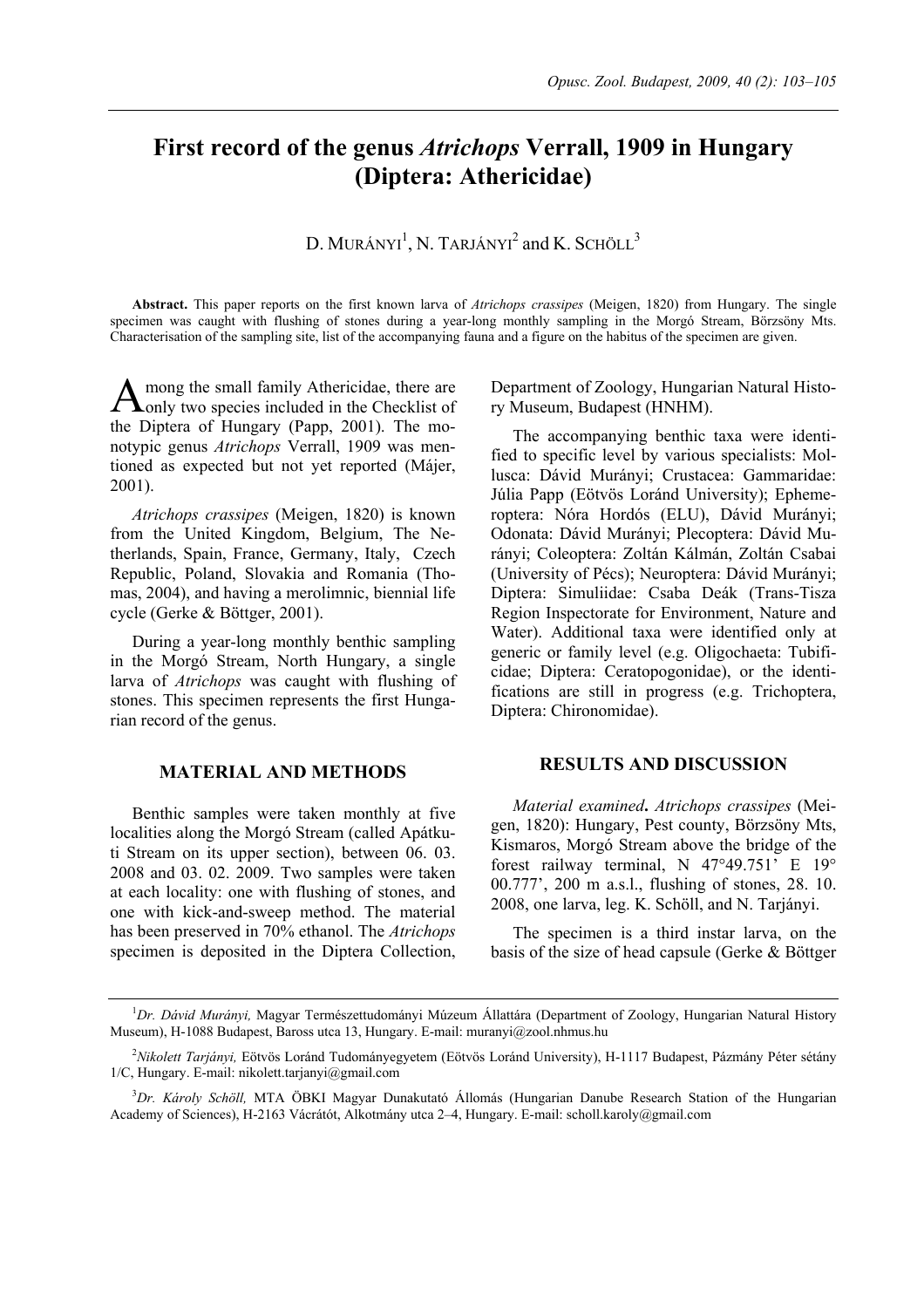

**Figure 1.** Habitus of the larva of *Atrichops crassipes* (Meigen, 1820) from Morgó Stream, Hungary (scale 1 mm)

2001). Its habitus (Fig. 1) possesses all the distinctive morphological characteristics of the species discussed by Thomas (1974), Rozkošný (1980) and Rozkošný and Nagatomi (1997).

The sampling site, where the larva was caught, is the lowest among the five sites along the Morgó Stream, 1 km above the mouth to the Danube River. The width of the stream is about 3 m, the water is 0.2–0.5 m deep and runs fast; the substrate consists of sand with sparse, 5–15 cm large stones, macrophyton is lacking, and the bank is moderately steep. The stream flows among alders, and thus the water is rather shaded. The sampling site agrees with locality 7 of Csuták (1973).

The accompanying benthic macroinvertebrata fauna consists of the following taxa: Mollusca: *Ancylus fluviatilis* Müller, 1774*, Pisidium sp.*; Crustacea: Amphipoda: *Gammarus balcanicus* Schäferna, 1922, *Gammarus fossarum* Koch, 1853, *Gammarus roeseli* Gervais, 1835; Ephemeroptera: *Baetis rhodani* (Pictet, 1843), *Baetis* sp*.*, *Caenis luctuosa* (Burmeister, 1839), *C. robusta* Eaton, 1884, *Ecdyonorus* spp*., Ephemera danica* (Müller, 1764), *Ephemerella ignita* (Poda, 1761), *Habroleptoides* sp*., Habrophlebia* sp*., Rhitrogena*  spp*.*; Odonata: *Calopteryx virgo* (Linnaeus, 1758), *Onychogomphus forcipatus* (Linnaeus, 1758); Plecoptera: *Capnia bifrons* (Newman, 1839), *Isoperla*  sp*., Leuctra* sp*., Nemoura* sp*.*; Coleoptera: Elmidae: *Elmis maugetii* (Latreille, 1802), *Limnius volckmari* (Panzer, 1793); Trichoptera (indet.); Diptera: Limoniidae (indet.); Diptera: Ceratopogonidae: *Atrichopogon* sp*.*; Diptera: Chironomidae (indet.); Diptera: Simuliidae: *Prosimulium tomosvaryi* (Enderlein, 1921), *Prosimulium* sp*., Simulium (Simulium) argyreatum* (Meigen, 1838), *Simulium (Simulium) argyreatum/variegatum, Simulium (Simulium) ornatum* (Meigen, 1818); Diptera: Athericidae: *Ibisia marginata* (Fabricius, 1781).

The species should be regarded very rare in the Morgó Stream, as only a single larva turned up among the thousands of benthic invertebrates collected. Moreover, it was not found during previous benthic samplings (Csuták, 1973; Lien, 1984), nor extensive recent collecting efforts of Diptera imagos in the watershed of the Morgó Stream (Papp, 2004, 2006, 2007). It is worth to mention that other Athericidae larvae (probably all of them are *Ibisia marginata* [Fabricius, 1781], but some young larvae cannot be identified with sure) were present and quite abundant at all but one sampling sites.